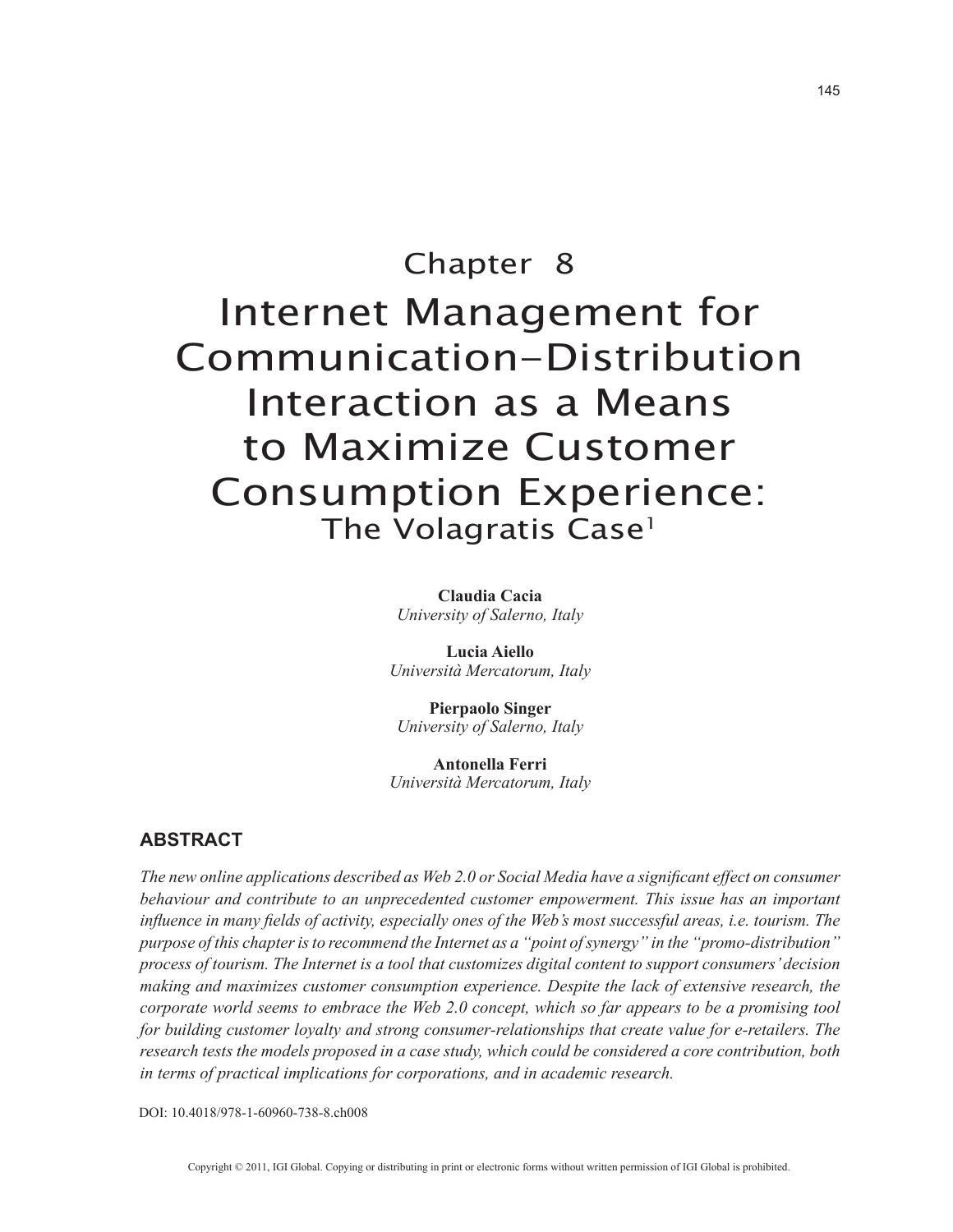# **INTRODUCTION**

Current organization trends are moving in a direction capable of communicating with customers through emotions, in order to involve them both in the purchase process and to satisfy their needs. Indeed, "consumption is an experience deriving from the interaction between a subject – the consumer – and an object – a product, an event, an idea, a person, a place, or any other thing within a given context" (Addis et al, 2001). In this perspective, a reconsideration in an interactive key of customers relations becomes thus imperative for firms to grasp opportunities of development and ensure survival. Accordingly, the wide diffusion of new technologies in communication and business has changed how consumer and product/store knowledge has to be managed and represented digitally. This issue has an important influence in many fields of activity, and this is particularly true for tourism, one of the most successful areas on the Web. Our research prospects an original conceptualization of marketing strategies and operational policies in order to examine and reconstruct the dynamics of "integrated" marketing when identifying potential interaction between communication and distribution for tourism. The main contribution of this study has been the elaboration of the "point of synergy" model, a tool for understanding how tourism industry organizations can create competitive advantage by applying, optimizing and coordinating new technologies (Barney, 1991). The "point of synergy" model has great innovation potential and is a relevant example of knowledge "contamination" where elements of communication are integrated with distribution by means of typical technology tools. In the model, new technologies constitute integration of intelligence, exchange, cross-fertilization, and links between elements, with a role of strengthening development and competitive synergies, knowledge development and relative benefits. Thus, through the Internet users achieve new extremely involving shopping experiences. The Internet facilitates the building, maintaining and strengthening of stakeholder and external relationships (Bennett et al, 2001) in order to create a virtuous circle of "customer satisfaction, attractiveness and business value" (Singer & Cacia, 2009). Besides, in modern systems the customer oriented perspective ends up prevailing over the production system, enables greatly "access to the customer" and establishing lasting relations with him. Said relations seem to represent the prerequisite for ensuring an organization's' competitive advantage. Customers no longer fall within a generic definition of public, passively assisting a show performed by the firm, but they live a gratifying experience if they finding the suppliers organized according to their personal taste. This highlights the role and the opportunities presented by interactive technologies to customer consumption experience. Evolutionary trends in terms of marketing could lead to more and more customized products and processes. All communication vehicles tend to become distribution instruments and vice versa: therefore, means of communication such as Community and Social Networks could become effectively means of distribution. Finally, the research tests the model proposed, i.e. a case study of the Bravofly group, potentially a core contribution in terms of practical implications for corporations.

# **1. THE COMMUNICATION AND DISTRIBUTION CHAIN IN TOURISM**

According to Siano (2001), the communication mix depends on the intersecting of two elements: "communication object" and "final recipients of communication flows". The different communication areas can be classified by these elements. The main factors affecting communication are: the nature of the market, the product, and the firm's financial assets. Consequently, communication can be defined as a circular process involving many factors, regardless of specific areas of